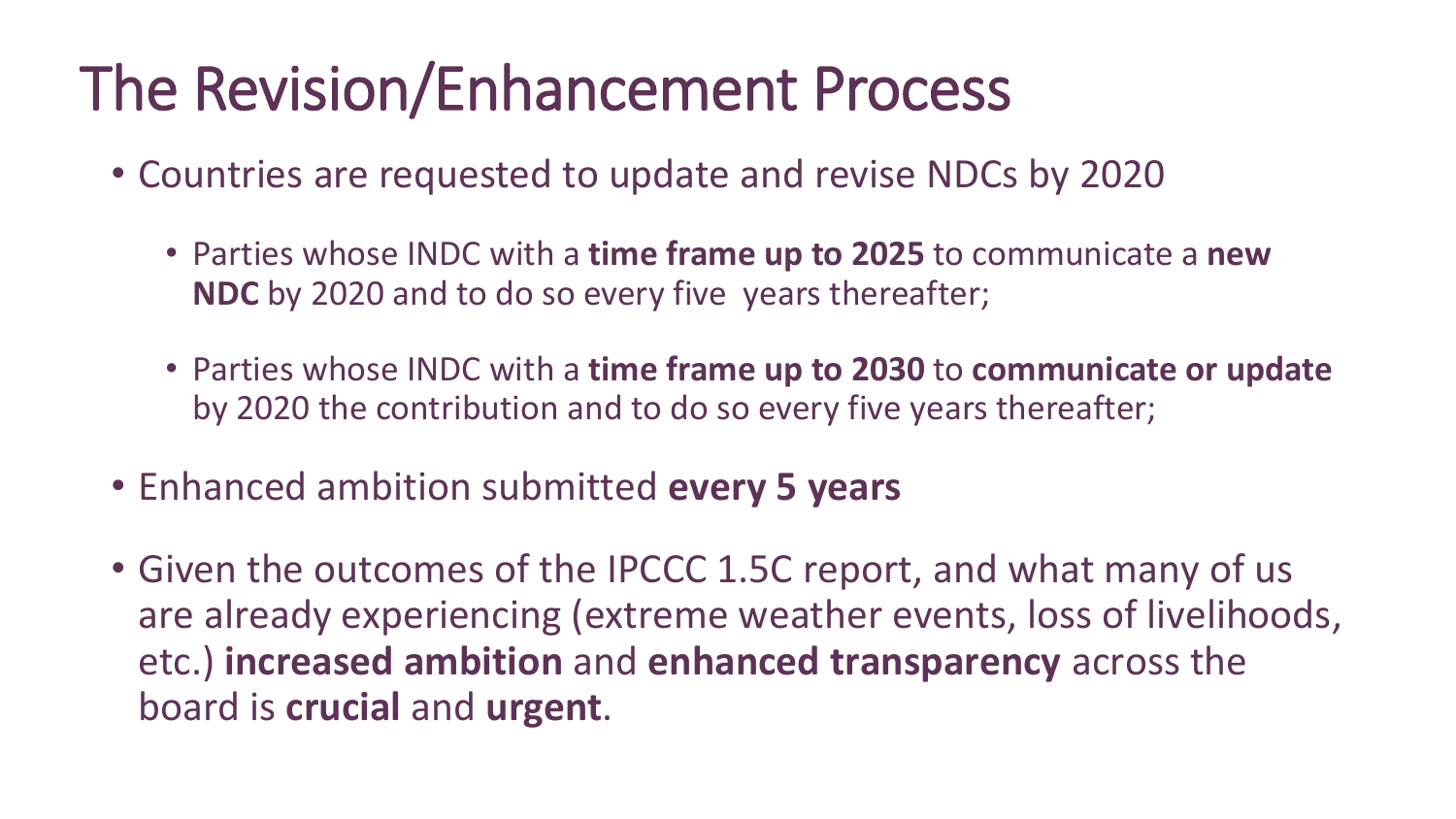## Menu of options for enhancing NDCs



http://www.wri.org/publication/leading-on-ambition

Source: Fransen et al. 2017.